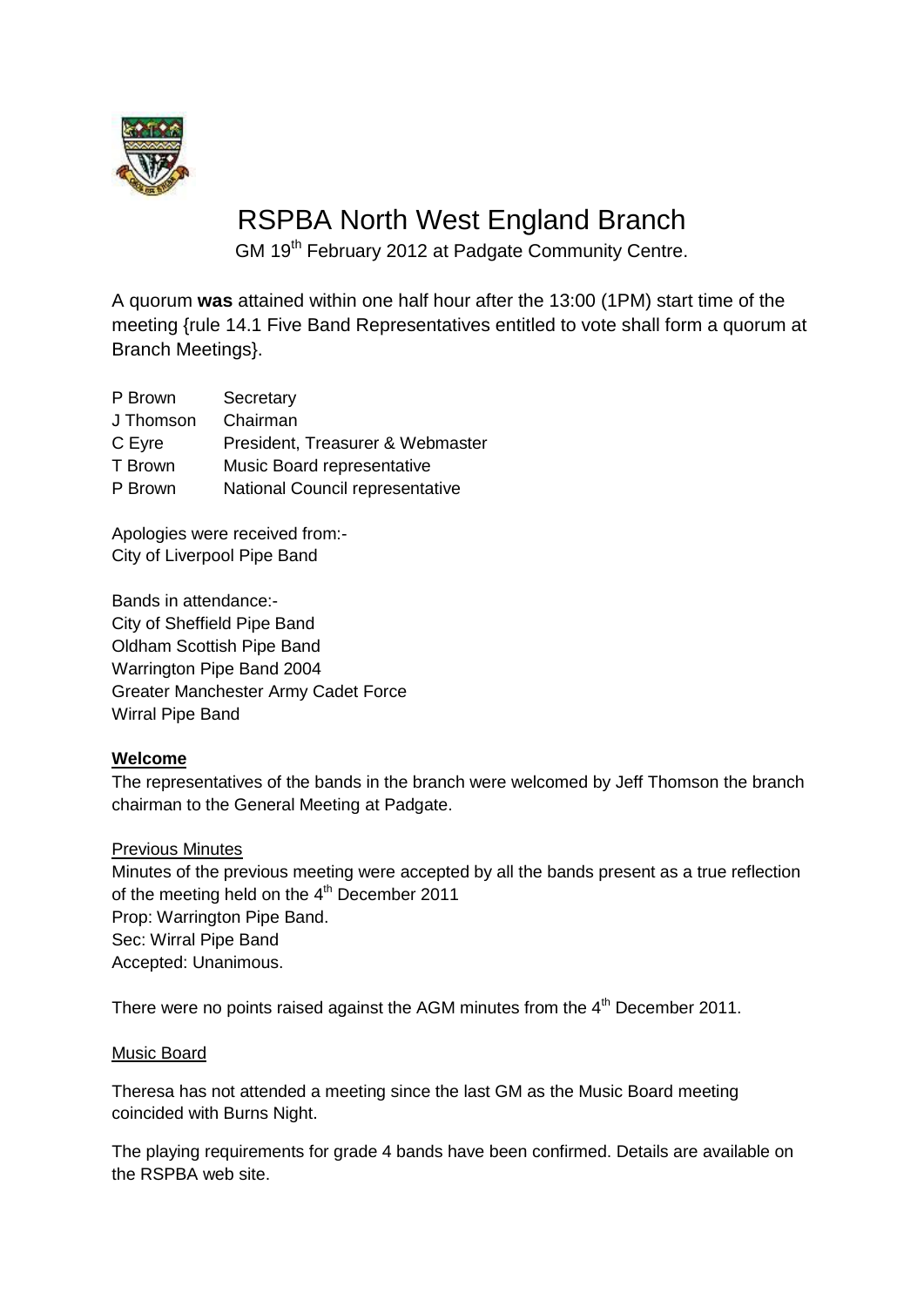As we know Glasgow has been awarded the worlds for a further period, in 2013 this will be a 2 day event, format of the day(s) to be agreed. Please provide your input as there is only a short window to influence the format before the details need to be made available at the Worlds in August.

The Music Board are actively looking at education and the introduction of Summer School, possibly need to look at other times of the year to fit in with UK school holidays, worlds week may no longer be the best time due to the amount of activity taking place now around Glasgow.

#### National Council

Bids for Worlds announced Glasgow, expecting bids for the other championships to be complete for an announcement at the RSPBA AGM.

The RSPBA have employed an Education Officer, the applicant will start at the beginning of March.

PDQB is ongoing both Piping and Drumming, contact Theresa if interested. Work is ongoing to progress Pipe Band Studies, some differences to be resolved between PDQB and RSPBA.

The AGM is on the  $10<sup>th</sup>$  March, be there or use a proxy to be represented. No major changes to the Standing Orders and Rules. Key areas are related to the operating of the Limited Company and its definitions including a register of interests. The Glasgow West of Scotland Branch have proposed amendments to the Contest Rules regarding Registration as well as to the commencement of the performance.

G Hamill has been proposed for the position of Chairman and G Ussher for President as these positions have come up for renewal.

There is to be a review of the RSPBA organisational structure in light of it being a Company limited by Guarantee is ongoing. Need to ensure the committees and sub-committees are set up for the benefit of the membership to drive actions forward.

Majors 2012 are:-

- Scottish  $19<sup>th</sup>$  May
- $\bullet$  British 30<sup>th</sup> June
- $\bullet$  European 28<sup>th</sup> July
- $\bullet$  Worlds 11<sup>th</sup> August
- $\bullet$  Cowal 25<sup>th</sup> August

Minors for 2012 (England) are:-

- $\bullet$  Haggerston Castle 10<sup>th</sup> June
- Colchester  $10<sup>th</sup>$  June
- Annan  $7<sup>th</sup>$  July
- Corby  $8^{th}$  July
- $\bullet$  Ashbourne 15<sup>th</sup> July
- Chatsworth  $2^{nd}$  September